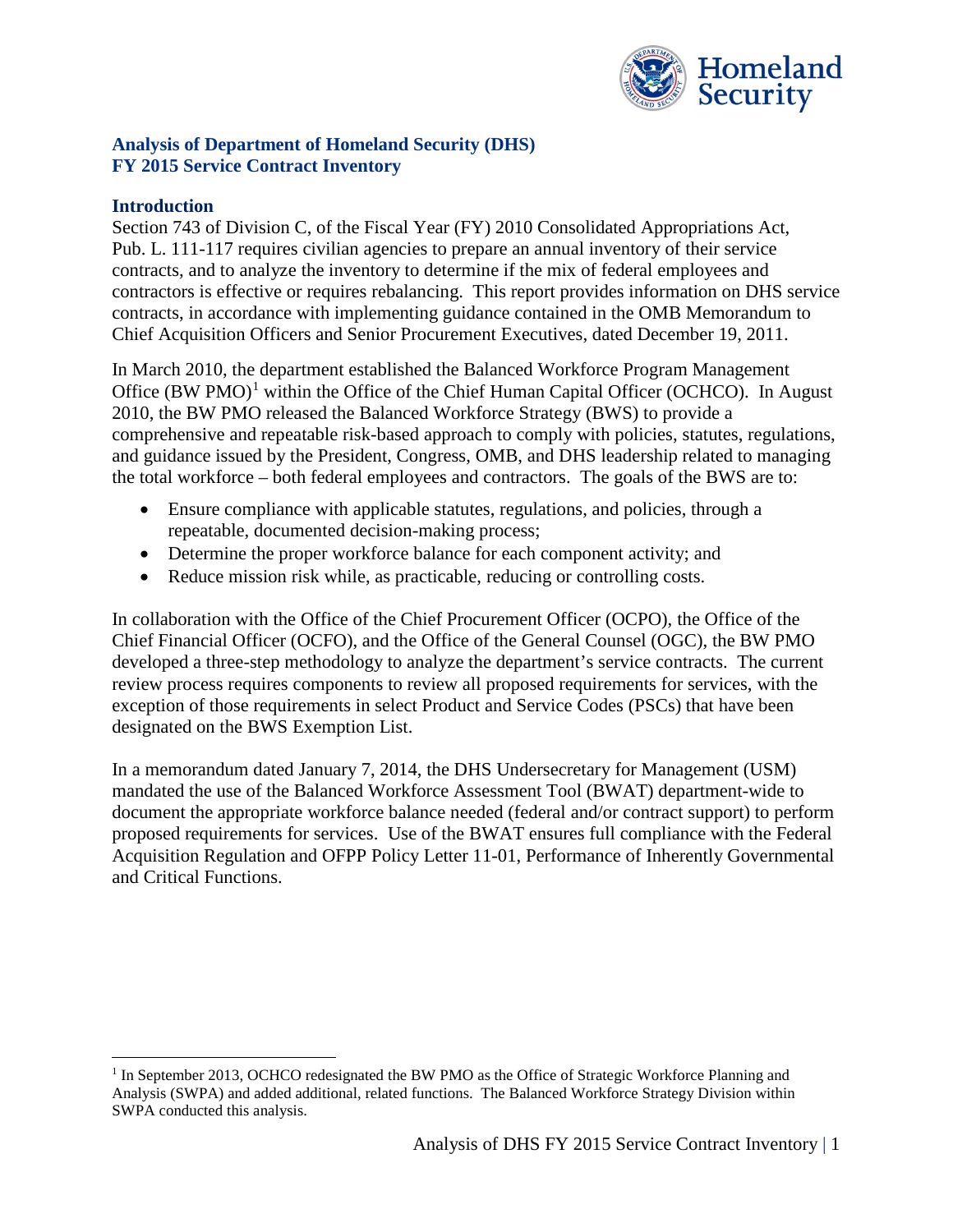### **I. Proposed Requirements for Services Analyzed and Dollars Obligated in FY 2015**

On December 14, 2016, the BWS Division, in coordination with the OCPO, provided components with a list of analyses analyzed via the BWAT for FY 2015. The list contained all proposed requirements for service contracts (including SIFs, shown below) awarded in FY 2015 with an ultimate value greater than or equal to the Simplified Acquisition Threshold  $(SAT)^2$  $(SAT)^2$  of \$150,000.

| <b>PSC</b>                                                    | <b>DESCRIPTION OF FUNCTION</b>                        |  |
|---------------------------------------------------------------|-------------------------------------------------------|--|
| Special Studies/Analysis — Not Research & Development $(R&D)$ |                                                       |  |
| <b>B505</b>                                                   | Special Studies/Cost Benefit Analyses                 |  |
| Professional/Administrative/Management Support Services       |                                                       |  |
| R406                                                          | <b>Policy Review/Development Services</b>             |  |
| R408                                                          | Program Management/Support Services                   |  |
| R410                                                          | <b>Program Evaluation/Review/Development Services</b> |  |
| R413                                                          | <b>Specifications Development Service</b>             |  |
| R423                                                          | <b>Intelligence Services</b>                          |  |
| R425                                                          | <b>Engineering and Technical Support Services</b>     |  |
| R497                                                          | <b>Personal Services Contracts</b>                    |  |
| R499                                                          | <b>Other Professional Support Services</b>            |  |
| R699                                                          | <b>Other Administrative Support Services</b>          |  |
| R707                                                          | <b>Contract/Procurement/Acquisition Support</b>       |  |
| R799                                                          | <b>Other Management Support Services</b>              |  |
| <b>Information Technology Support Services</b>                |                                                       |  |
| D302                                                          | IT & Telecom Systems Development Services             |  |
| D307                                                          | IT & Telecom $-$ IT Strategy and Architecture         |  |
| D310                                                          | IT & Telecom – Cyber Security & Data Back-up          |  |
| D314                                                          | IT & Telecom $-$ System Acquisition Support           |  |
| D399                                                          | IT & Telecom – Other IT & Telecommunications          |  |

# **DHS SPECIAL INTEREST FUNCTIONS[3](#page-1-1)**

Components were required to review the FY 2015 BWAT Analysis list, confirm all contracts were analyzed under the BWS review process, and produce related BWS information by January 23, 2017. Components were also required to submit additional BWS analyses completed during FY 2015 that were not included in the contract inventory data call to the BWS Division for technical review.

**Dollars Obligated in FY 2015**. The total value of all proposed (single and multi-year) requirements for service contracts identified for BWS analysis was \$21,130,653,359<sup>[4](#page-1-2)</sup>.

<span id="page-1-0"></span><sup>&</sup>lt;sup>2</sup> The Simplified Acquisition Threshold applies to the total contract value: base plus option years.  $3$  The department adopted a subset of codes previously recommended by OMB and added two additional codes for

<span id="page-1-1"></span>functions identified as critical.

<span id="page-1-2"></span><sup>4</sup> Total value denotes base plus option years of service contracts, including IDIQ contracts.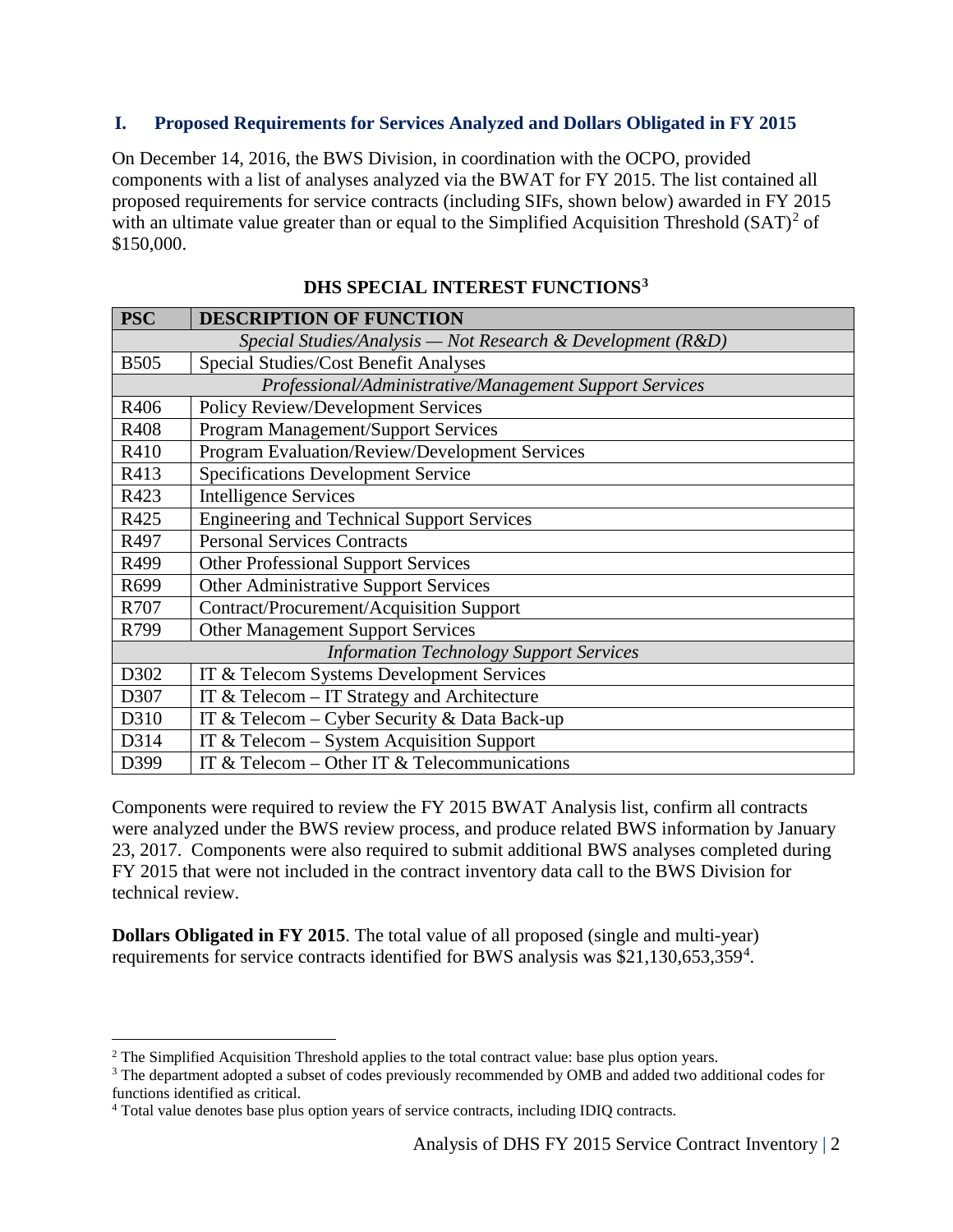### **II. Methodology Used to Support Analysis**

The department based this report on data entered by the components into the Balanced Workforce Assessment Tool (BWAT). The BWAT is an enterprise-wide online questionnaire used to analyze proposed requirements for services and re-competed work functions. The BWAT enabled components to categorize work as an inherently governmental function (in accordance with OFFP Policy Letter 11-01, FAR 7.5, HSAM 3007.5), personal services (in accordance with FAR 37.1), closely associated with an inherently governmental function (OFFP Policy Letter 11-01, OFPP M-09-26 memo, FAR 7.5 & 37.1, Section 736), or a critical function (OFPP Policy Letter 11-01). The analysis further included assessment of possible mission risk, level of contractor oversight and management needed, mitigation strategies, and cost analysis. The results of this analysis facilitate recommended sourcing decisions – whether work functions must be performed by federal personnel only, or can be performed through a combination of federal expertise and contractor support. For the purposes of this report, the department focused on contracts awarded or exercised in FY 2015.

#### **III. Summary of Findings**

Components analyzed 691 requirements with an ultimate value equal to or above the SAT of \$150,000 using the BWAT. Below are the total numbers of contracts analyzed via the BWS process in each PSC in comparison with the total number of FY 2015 service contracts.

| <b>PSC</b>   | <b>ANALYSES</b> | <b>TOTAL CONTRACTS</b> |
|--------------|-----------------|------------------------|
| <b>B505</b>  | $\overline{4}$  | 4                      |
| D302         | 39              | 66                     |
| D307         | 25              | 50                     |
| D310         | 24              | 54                     |
| D314         | 5               | $\overline{2}$         |
| D399         | 64              | 120                    |
| R406         | 7               | 5                      |
| R408         | 103             | 184                    |
| R410         | 16              | 20                     |
| R413         | $\overline{4}$  | 1                      |
| R423         | $\overline{2}$  | $\overline{4}$         |
| R425         | 42              | 133                    |
| R497         | $\overline{0}$  | 0                      |
| R499         | 72              | 125                    |
| R699         | 31              | 80                     |
| R707         | 9               | 20                     |
| R799         | 18              | 80                     |
| Non-SIF PSC  | 226             | 1,906                  |
| <b>Total</b> | 691             | 2,854                  |

#### **FY 2015 SERVICE CONTRACTS ANALYZED BY PSC**

Analysis of DHS FY 2015 Service Contract Inventory | 3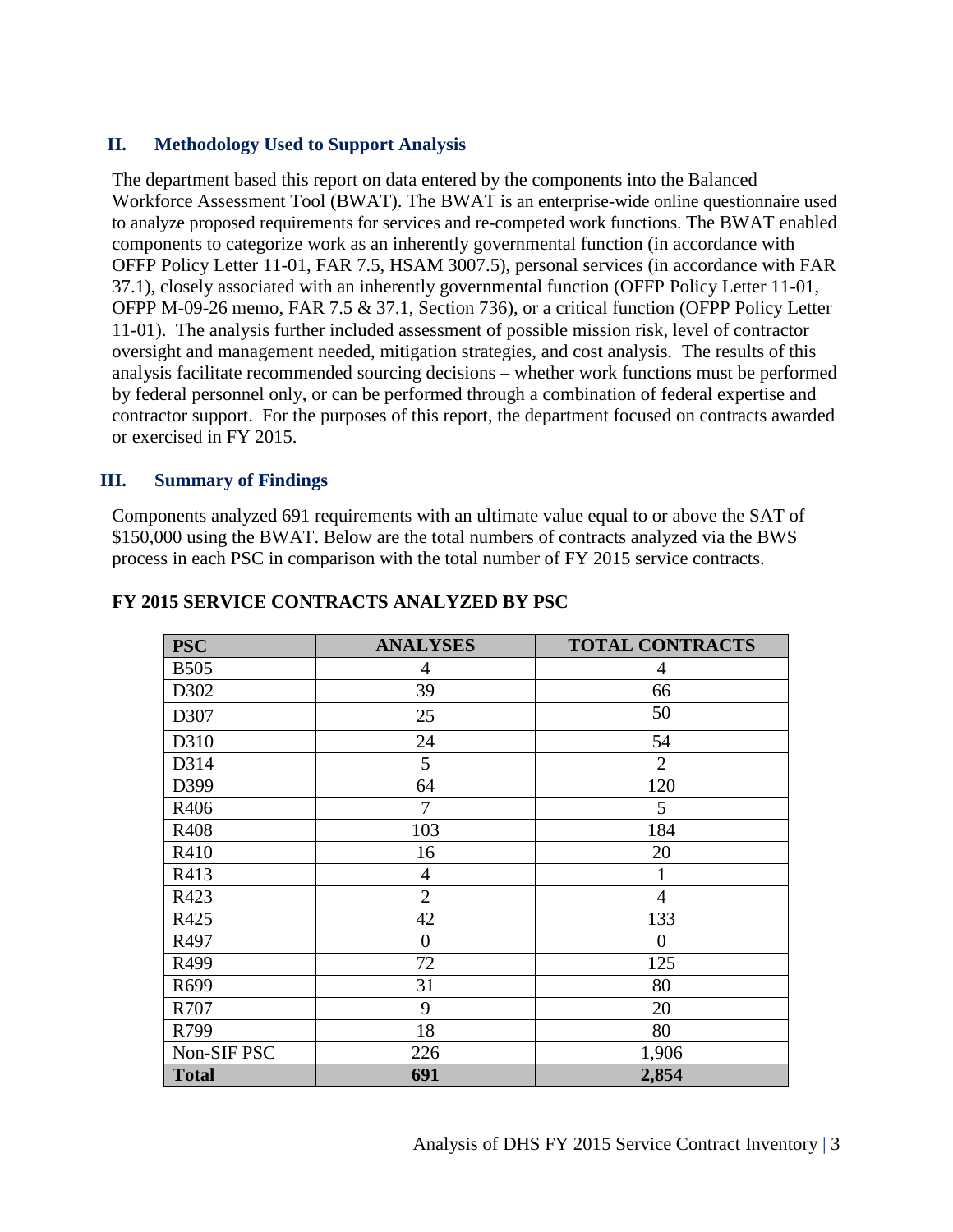There were no analyses completed during the FY 2015 period that produced the sourcing recommendation "Must Be Performed by Federal Employees."

# **IV. Outcomes Achieved in Accordance with Section 7439(e) (2)**

# **1. Any personal services contract listed in the inventory has been executed, and is being performed, according to applicable laws and regulations.**

The BWS analysis of proposed requirements for services addresses personal services and indicates that DHS is in full compliance with FAR Part 37.104, only entering into personal services contracts authorized by statute. The analysis determines if a contract may have inadvertently entered into the realm of personal services with the following content included in the BWAT:

The function is obtained through a contract and contractor personnel are subject to relatively continuous supervision and control by a Governmental officer or employee. Consider all the following factors and when answered affirmatively, tend towards the conclusion that a personal service contract exists:

- Contractor is performing on Government site and using Government equipment.
- Need for the service can reasonably be expected to last beyond one year.
- Services are applied directly to the integral effort of agencies or an organizational subpart in furtherance of assigned function or mission.
- Comparable services meeting comparable needs are performed in the same or similar agencies using civil service personnel.

The inherent nature of the service, or the manner in which it is provided, reasonably requires directly or indirectly, Government direction or supervision of contractor employees in order to:

- Adequately protect the Government's interest;
- Retain control of the function involved; or
- Retain full personal responsibility for the function supported in a duty authorized Federal officer or employee.

Does the contract require the services of individual experts or consultants, which is limited by the Classification Act?

- If so, has the Program Office reviewed the Office of Personnel Management (OPM) requirements?
- And, has the Component coordinated the request with DHS Human Capital/Human Resources office?

*If any of the criteria above are selected it leads to a follow-up question: There are some statutory provisions that allow the department to obtain personal services through contract, rather than through the normal process of hiring employees through civil service appointments. Do any of the following exemptions apply to the function you are analyzing?)*

None of these apply (which leads to the next question in the BWAT)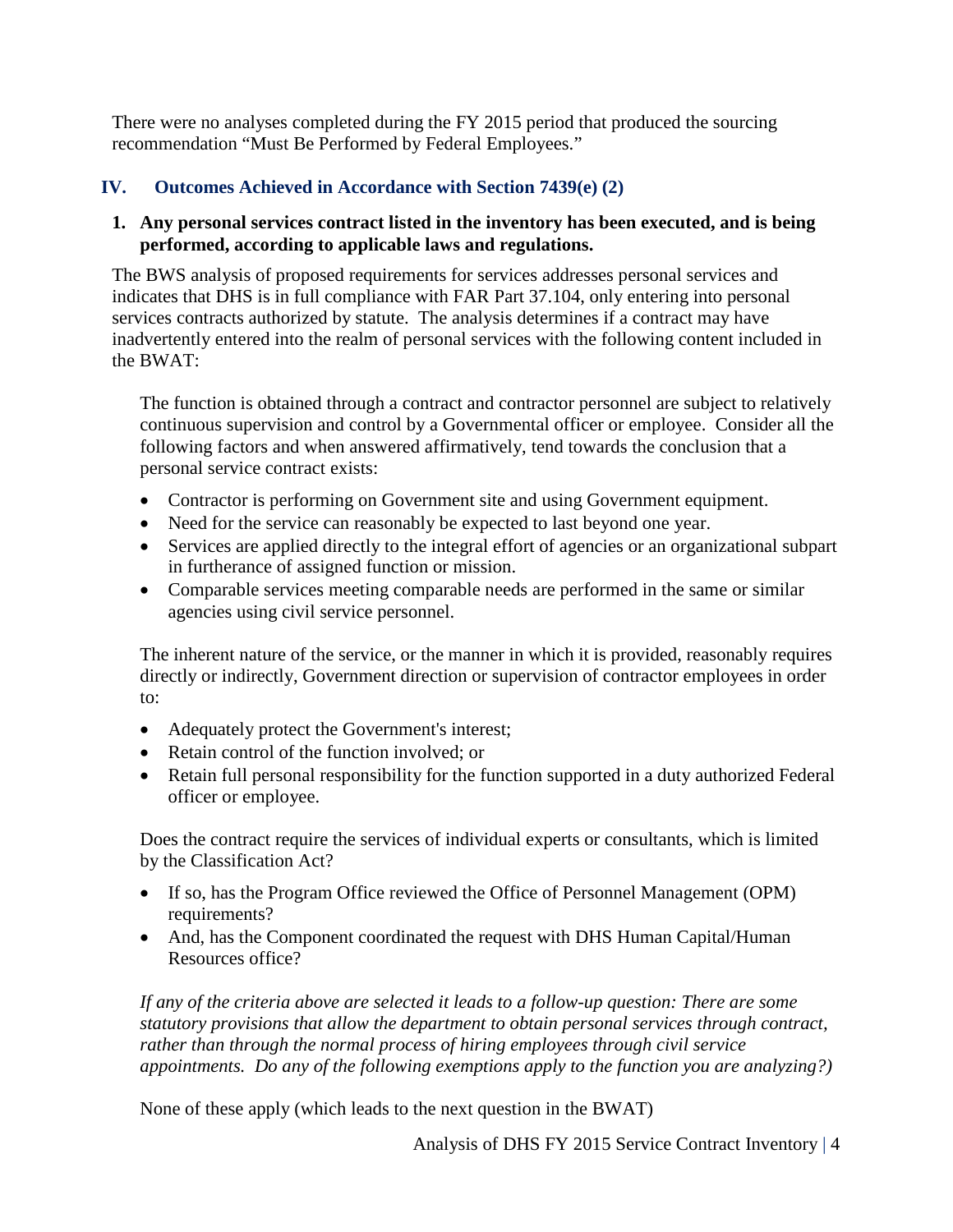### **2. As set forth in FAR 37.114, the agency is giving special management attention to functions that are closely associated with inherently governmental functions.**

BWS analysis includes items in the BWAT to assess the extent to which a function might be closely associated with inherently governmental functions. Once identified, the tool determines the appropriate mix of federal employees and contractors to perform the function with an enhanced degree of oversight to ensure the department maintained control of its mission.

#### **3. The agency is not using contractor employees to perform inherently governmental functions.**

In the department's review of the proposed requirements for service contracts, none of the applicable contracts were identified as performing inherently governmental functions.

#### **4. The agency has specific safeguards and monitoring systems in place to ensure that work being performed by contractors has not changed or expanded during performance to become an inherently governmental function.**

DHS depends on well-trained Contracting Officer Representatives (CORs) to advise Contracting Officers that contractors do not inadvertently assume inherently governmental functions during contract performance. The BWAT includes an evaluation of the risk that the function will evolve into inherently governmental work.

### **5. The agency is not using contractor employees to perform critical functions in such a way that could affect the ability of the agency to maintain control of its mission and operations.**

The BWAT evaluates critical functions, including whether the department has sufficient internal capability to control its mission. Items on the Sufficient Internal Capability Test included in these tools address the following issues:

- Relationship of the work to the department's mission;
- Complexity of the function;
- Extent of sufficient in-house capability to perform the function;
- Impact of contractor ceasing performance; and
- Risk of function evolving into inherently governmental (i.e., restricted) work.

By responding to these items, components can determine that contractor employees are used appropriately, enabling DHS to effectively control its mission.

#### **6. There are sufficient internal agency resources to manage and oversee contracts effectively.**

The BWAT directly requests information from components about the number of federal workers providing oversight and management of service contracts in relation to the number of contractors. In addition, components provide information about the sufficiency of contract management through the availability of appropriately trained and experience contract administration staff. DHS uses technical subject matter experts (SMEs), in addition to CORs and Contracting Officers, to administer its complex contracts.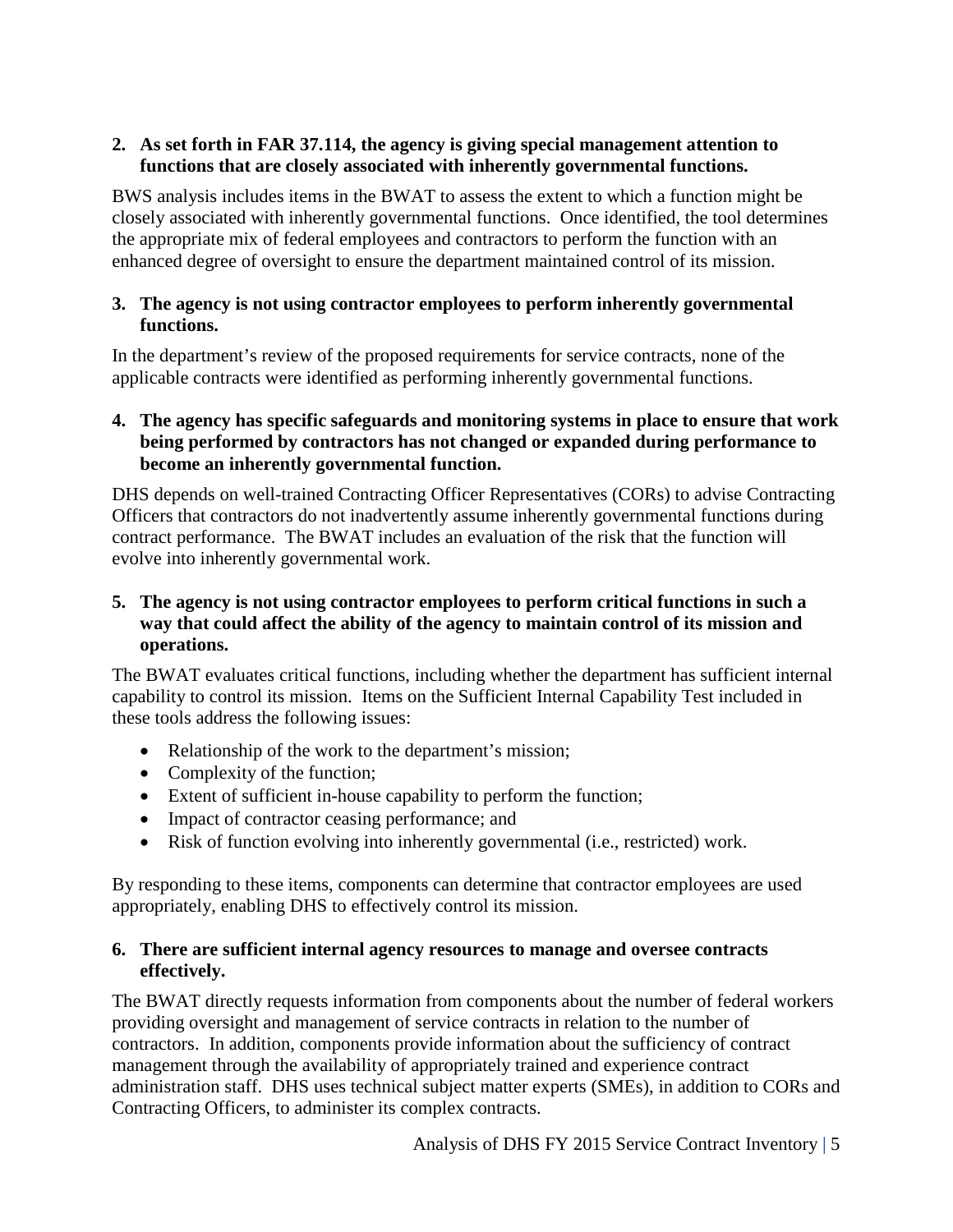# **V. Explanation of actions taken or planned to resolve weaknesses**

This year's analysis of the FY 2015 Service Contract Inventory reflects the use of the enhanced BWAT with all applicable contracts analyzed using the Continuous Monitoring (i.e., Implementation of Recommendations) feature.

Since deploying the BWAT, the BWS Division is monitoring component activity and compliance with the mandatory use requirement<sup>[5](#page-5-0)</sup>. As components continue to integrate the BWAT and BWS processes into their business processes, the BWS Division conducts audits to evaluate program implementation, use, and compliance with associated guidance. As of January 2017, the BWS Division concluded audits of nine components and offices: U.S. Immigration and Customs Enforcement (ICE), the National Protection and Programs Directorate (NPPD), U.S. Citizenship and Immigration Services (USCIS), the Federal Emergency Management Agency (FEMA), Federal Law Enforcement Training Center (FLETC), the Office of the Chief Information Officer (OCIO), the Office of Intelligence & Analysis (I&A), the Office of Policy (PLCY), and Transportation Security Administration (TSA). The BWS Division plans to complete 4-5 audits of component use of the BWS/BWAT each fiscal year.

In FY 2017, DHS will:

- Complete BWS audits of four components or offices.
- Update and enhance the Balanced Workforce Assessment Tool (BWAT) based on lessons learned, component feedback, BWS policy changes, and best practices.
- Complete the FY 2016 Service Contract Inventory utilizing data from the BWAT.

Utilizing the BWS has allowed DHS to make significant progress in:

- Achieving the appropriate mix of federal and contractor skills, expertise, experience and other assets necessary to effectively achieve the Department's mission;
- Ensuring inherently governmental functions and unauthorized personal services are not performed by contractors;
- Dedicating an adequate number of federal employees to the performance of critical functions or functions closely associated with inherently governmental such that the Department can maintain control of its mission and operations;
- Giving consideration to using, on a regular basis, federal employees to perform new functions and functions currently performed by contractors that could be performed by federal employees (including Special Consideration to the use of federal employees in those areas specifically identified by law); and
- Integrating management and planning activities to reduce risk to the department's mission and promoting improvements in economy, efficiency, and performance.

The BWS Division will continue to work in conjunction with representatives from OCPO, OCFO, and OGC to update BWS policy, as necessary.

<span id="page-5-0"></span> <sup>5</sup> The DHS Undersecretary for Management (USM) mandated the use of the Balanced Workforce Assessment Tool (BWAT) for all proposed requirements for services on January 7, 2014.